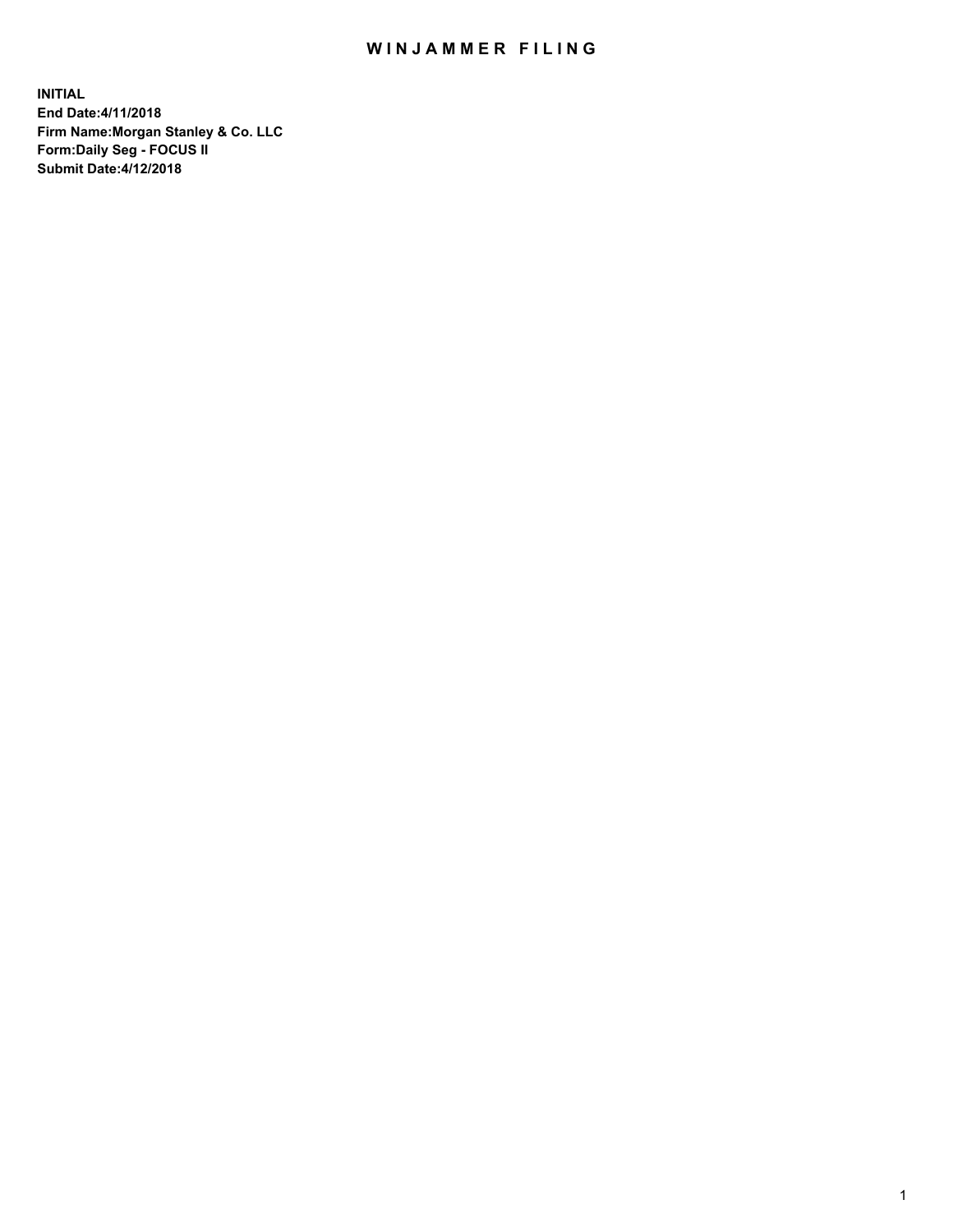### **INITIAL End Date:4/11/2018 Firm Name:Morgan Stanley & Co. LLC Form:Daily Seg - FOCUS II Submit Date:4/12/2018 Daily Segregation - Cover Page**

| Name of Company<br><b>Contact Name</b><br><b>Contact Phone Number</b><br><b>Contact Email Address</b>                                                                                                                                                                                                                          | Morgan Stanley & Co. LLC<br>Ikram Shah<br>212-276-0963<br>lkram.shah@morganstanley.com |
|--------------------------------------------------------------------------------------------------------------------------------------------------------------------------------------------------------------------------------------------------------------------------------------------------------------------------------|----------------------------------------------------------------------------------------|
| FCM's Customer Segregated Funds Residual Interest Target (choose one):<br>a. Minimum dollar amount: ; or<br>b. Minimum percentage of customer segregated funds required:%; or<br>c. Dollar amount range between: and; or<br>d. Percentage range of customer segregated funds required between: % and %.                        | 331,000,000<br>0 <sub>0</sub><br>00                                                    |
| FCM's Customer Secured Amount Funds Residual Interest Target (choose one):<br>a. Minimum dollar amount: ; or<br>b. Minimum percentage of customer secured funds required:%; or<br>c. Dollar amount range between: and; or<br>d. Percentage range of customer secured funds required between:% and%.                            | 140,000,000<br>0 <sub>0</sub><br>0 <sub>0</sub>                                        |
| FCM's Cleared Swaps Customer Collateral Residual Interest Target (choose one):<br>a. Minimum dollar amount: ; or<br>b. Minimum percentage of cleared swaps customer collateral required:% ; or<br>c. Dollar amount range between: and; or<br>d. Percentage range of cleared swaps customer collateral required between:% and%. | 92,000,000<br>0 <sub>0</sub><br>0 <sub>0</sub>                                         |

Attach supporting documents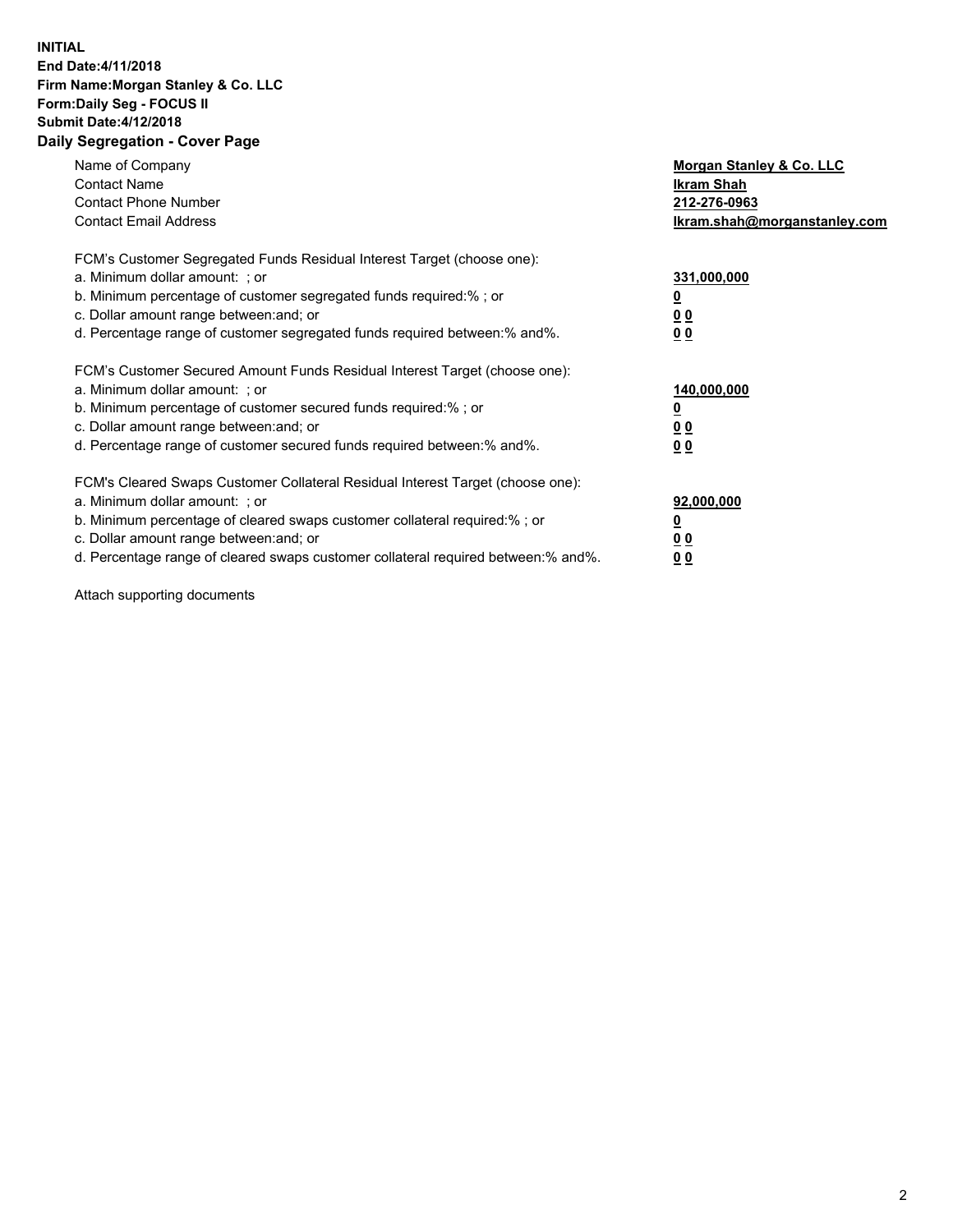# **INITIAL End Date:4/11/2018 Firm Name:Morgan Stanley & Co. LLC Form:Daily Seg - FOCUS II Submit Date:4/12/2018**

#### **Daily Segregation - Secured Amounts**

Foreign Futures and Foreign Options Secured Amounts Amount required to be set aside pursuant to law, rule or regulation of a foreign government or a rule of a self-regulatory organization authorized thereunder 1. Net ledger balance - Foreign Futures and Foreign Option Trading - All Customers A. Cash **3,283,447,051** [7315] B. Securities (at market) **2,048,979,171** [7317] 2. Net unrealized profit (loss) in open futures contracts traded on a foreign board of trade **166,868,915** [7325] 3. Exchange traded options a. Market value of open option contracts purchased on a foreign board of trade **31,690,440** [7335] b. Market value of open contracts granted (sold) on a foreign board of trade **-21,899,812** [7337] 4. Net equity (deficit) (add lines 1. 2. and 3.) **5,509,085,765** [7345] 5. Account liquidating to a deficit and account with a debit balances - gross amount **62,666,785** [7351] Less: amount offset by customer owned securities **-61,678,290** [7352] **988,495** [7354] 6. Amount required to be set aside as the secured amount - Net Liquidating Equity Method (add lines 4 and 5) 7. Greater of amount required to be set aside pursuant to foreign jurisdiction (above) or line 6. FUNDS DEPOSITED IN SEPARATE REGULATION 30.7 ACCOUNTS 1. Cash in banks A. Banks located in the United States **223,626,826** [7500] B. Other banks qualified under Regulation 30.7 **967,053,847** [7520] **1,190,680,673** [7530] 2. Securities A. In safekeeping with banks located in the United States **194,457,578** [7540] B. In safekeeping with other banks qualified under Regulation 30.7 **0** [7560] **194,457,578** [7570] 3. Equities with registered futures commission merchants A. Cash **5,517,638** [7580] B. Securities **0** [7590] C. Unrealized gain (loss) on open futures contracts **38,922** [7600] D. Value of long option contracts **0** [7610] E. Value of short option contracts **0** [7615] **5,556,560** [7620] 4. Amounts held by clearing organizations of foreign boards of trade A. Cash **0** [7640] B. Securities **0** [7650] C. Amount due to (from) clearing organization - daily variation **0** [7660] D. Value of long option contracts **0** [7670] E. Value of short option contracts **0** [7675] **0** [7680] 5. Amounts held by members of foreign boards of trade A. Cash **2,281,382,228** [7700] B. Securities **1,854,521,593** [7710] C. Unrealized gain (loss) on open futures contracts **166,829,993** [7720] D. Value of long option contracts **31,690,440** [7730] E. Value of short option contracts **-21,899,812** [7735] **4,312,524,442** [7740] 6. Amounts with other depositories designated by a foreign board of trade **0** [7760] 7. Segregated funds on hand **0** [7765] 8. Total funds in separate section 30.7 accounts **5,703,219,253** [7770] 9. Excess (deficiency) Set Aside for Secured Amount (subtract line 7 Secured Statement Page 1 from Line 8)

- 10. Management Target Amount for Excess funds in separate section 30.7 accounts **140,000,000** [7780]
- 11. Excess (deficiency) funds in separate 30.7 accounts over (under) Management Target **53,144,993** [7785]

**0** [7305]

**5,510,074,260** [7355]

#### **5,510,074,260** [7360]

**193,144,993** [7380]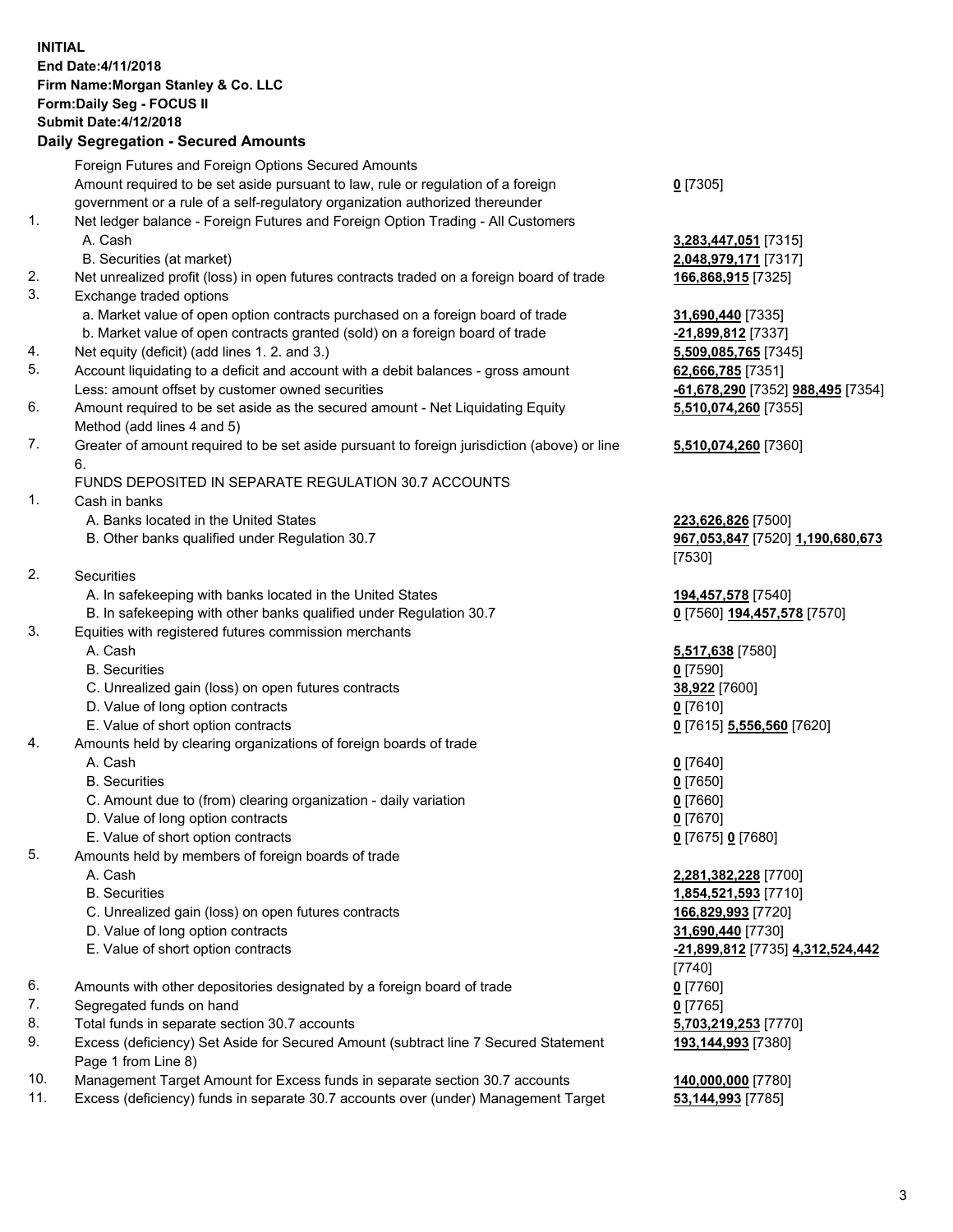**INITIAL End Date:4/11/2018 Firm Name:Morgan Stanley & Co. LLC Form:Daily Seg - FOCUS II Submit Date:4/12/2018 Daily Segregation - Segregation Statement** SEGREGATION REQUIREMENTS(Section 4d(2) of the CEAct) 1. Net ledger balance A. Cash **10,156,839,271** [7010] B. Securities (at market) **5,144,042,498** [7020] 2. Net unrealized profit (loss) in open futures contracts traded on a contract market **511,939,236** [7030] 3. Exchange traded options A. Add market value of open option contracts purchased on a contract market **417,290,964** [7032] B. Deduct market value of open option contracts granted (sold) on a contract market **-673,228,074** [7033] 4. Net equity (deficit) (add lines 1, 2 and 3) **15,556,883,895** [7040] 5. Accounts liquidating to a deficit and accounts with debit balances - gross amount **249,006,115** [7045] Less: amount offset by customer securities **-225,452,485** [7047] **23,553,630** [7050] 6. Amount required to be segregated (add lines 4 and 5) **15,580,437,525** [7060] FUNDS IN SEGREGATED ACCOUNTS 7. Deposited in segregated funds bank accounts A. Cash **4,717,671,258** [7070] B. Securities representing investments of customers' funds (at market) **0** [7080] C. Securities held for particular customers or option customers in lieu of cash (at market) **1,045,633,353** [7090] 8. Margins on deposit with derivatives clearing organizations of contract markets A. Cash **6,614,773,881** [7100] B. Securities representing investments of customers' funds (at market) **0** [7110] C. Securities held for particular customers or option customers in lieu of cash (at market) **4,098,409,145** [7120] 9. Net settlement from (to) derivatives clearing organizations of contract markets **-262,669,170** [7130] 10. Exchange traded options A. Value of open long option contracts **417,290,964** [7132] B. Value of open short option contracts **-673,228,074** [7133] 11. Net equities with other FCMs A. Net liquidating equity **4,434,903** [7140] B. Securities representing investments of customers' funds (at market) **0** [7160] C. Securities held for particular customers or option customers in lieu of cash (at market) **0** [7170] 12. Segregated funds on hand **0** [7150] 13. Total amount in segregation (add lines 7 through 12) **15,962,316,260** [7180] 14. Excess (deficiency) funds in segregation (subtract line 6 from line 13) **381,878,735** [7190]

- 15. Management Target Amount for Excess funds in segregation **331,000,000** [7194]
- 16. Excess (deficiency) funds in segregation over (under) Management Target Amount Excess

**50,878,735** [7198]